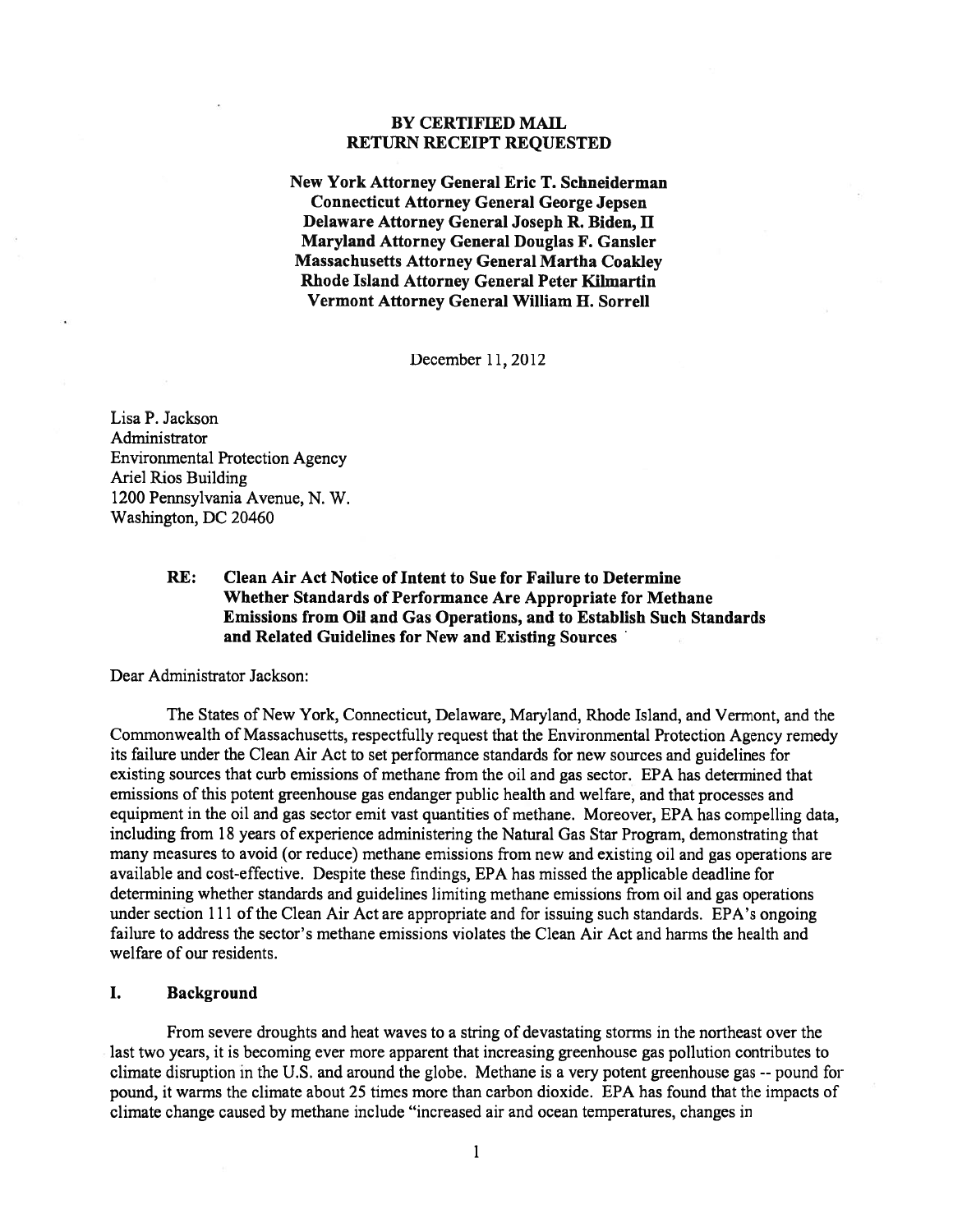precipitation patterns, melting and thawing of <sup>g</sup>lobal <sup>g</sup>laciers and ice, increasingly severe weather events, such as hurricanes of greater intensity and sea level rise." 77 Fed. Reg. 49,490, 49,535 (Aug. 23, 2011). Oil and gas systems are the largest source of methane emissions in the U.S. and the second largest industrial source of U.S. greenhouse gas emissions behind only electric power <sup>p</sup>lants. For example, methane emissions from this sector make almost one-fifth of the contribution to climate change that carbon dioxide emissions from coal-fired power <sup>p</sup>lants do. EPA must fully comply with its legal obligations under the Clean Air Act to regulate emissions that endanger public health and welfare by controlling this significant source of dangerous greenhouse gas pollution.

Section <sup>111</sup> of the Clean Air Act requires EPA to establish standards of performance governing the emission of air pollutants from new sources in the oil and gas sector and to review, and if appropriate, revise, those standards at least every <sup>8</sup> years. See <sup>42</sup> U.S.C. § <sup>741</sup> 1(b)(1)(B). As par<sup>t</sup> of this 8-year review, EPA had <sup>a</sup> mandatory duty (1) to make <sup>a</sup> determination whether standards covering methane emissions are "appropriate," and, (2) if it is appropriate, to promulgate standards. The Act and EPA's regulations also require EPA to issue emission guidelines covering the release of methane from any existing oil and gas operations for which standards of performance have been issued. See id. § 7411(d); <sup>40</sup> C.F.R. § 60.22(a).

EPA originally promulgated standards of performance for the oil and gas sector in 1985. The 8 year deadline for reviewing these standards expired in 1993. EPA finally signed <sup>a</sup> rule to complete the mandated review for oil and gas operations on April 17, 2012. <sup>77</sup> Fed. Reg. 49,490 (Aug. 16, 2012). However, although the agency revised the standards for several pollutants, EPA did not make the required appropriateness determination regarding methane, nor did EPA establish performance standards or emission guidelines for methane emissions from this industrial sector.

Consequently, unless you promptly correct these failures, we intend to file suit in federal district court against you as EPA administrator and EPA for failures to timely:

- (1) make the required determination whether standards of performance limiting methane emissions from oil and gas sources are appropriate and, if so, failing to timely issue revised performance standards limiting methane emissions from this source category; and
- (2) issue emissions guidelines for the control of methane emissions from existing oil and gas sources.

Jurisdiction to adjudicate and enforce the Administrator's failure to carry out non-discretionary duties lies with the district court under section 304 of the Act. See Environmental Defense Fund v. Thomas, 870 F.2d 892, 897 (2d Cir. 1989); Portland Cement Ass'n v. EPA, 665 F.3d 177, 194 (D.C. Cir. 2011). This letter provides notice as required under section <sup>304</sup> of the Clean Air Act, <sup>42</sup> U.S.C. § 7604, and 40 C.F.R. par<sup>t</sup> 54. Unless EPA takes the required actions by the end of the applicable notice period, we intend to bring <sup>a</sup> suit for EPA's failure to perform the non-discretionary duties outlined in 42 U.S.C. § <sup>741</sup> 1(b)(1)(B), 7411(d), and <sup>40</sup> C.F.R. § 60.22(a), and for the agency's unreasonable delay in the performance of these duties. The suit will seek injunctive and declaratory relief, the costs of litigation, and may seek other relief.

# II. EPA Failed to Perform Its Non-Discretionary Duties to Determine Whether Standards of Performance for Methane Are Appropriate and, if so, to Establish Such Standards and Related Emissions Guidelines.

Section 111 of the Clean Air Act requires EPA to establish "standards of performance" for emissions of air pollutants from categories of new, modified, and existing sources. After EPA sets initial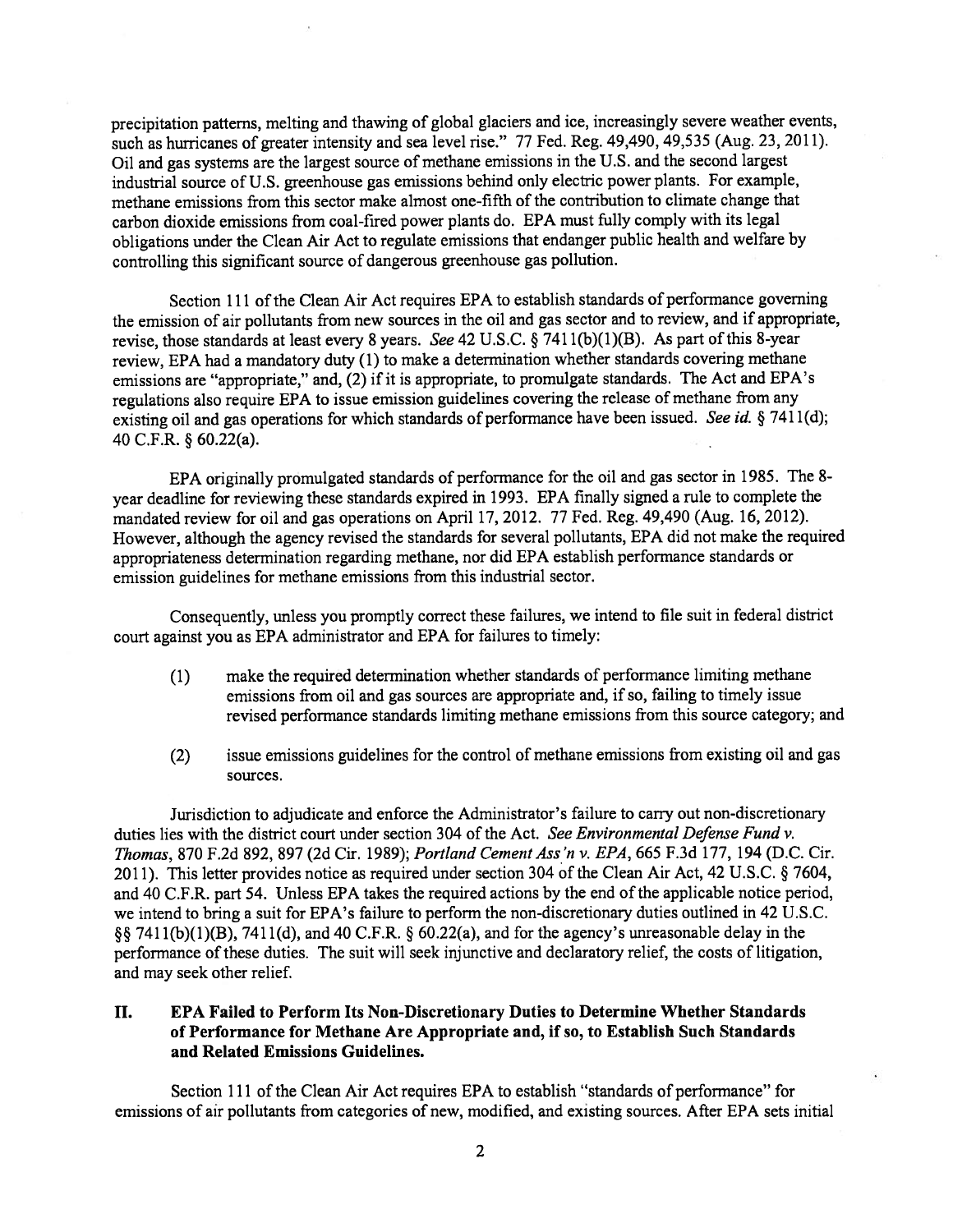standards of performance for a listed category, section  $111(b)(1)(B)$  imposes a timetable for EPA to review and revise those standards: "The Administrator shall, at least every <sup>8</sup> years, review and, if appropriate, revise such standards following the procedure required by the subsection for promulgation of such standards." 42 U.S.C. § 7411(b)(1)(B). EPA failed timely to review the standards of performance that it initially established in <sup>1985</sup> for sources in the oil and gas sector, leading multiple groups to file suit in 2009 to compel such review. That case, Wild Earth Guardians v. EPA, No. 1:09-CV-00089 (D.D.C.), resulted in <sup>a</sup> consent decree setting forth <sup>a</sup> schedule for proposing any final revisions by November 30, 2011.

In August 2011, EPA proposed revisions to the oil and gas NSPS. <sup>76</sup> Fed. Reg. 52,738 (Aug. 23, 2011). EPA did not propose any standards for methane emissions, despite previously determining that methane and other greenhouse gases endanger public health and welfare. <sup>74</sup> Fed. Reg. 66,496 (Dec. 15, 2009). Numerous organizations submitted comments on the propose<sup>d</sup> rule stating that EPA was required, as par<sup>t</sup> of its mandated 8-year statutory review, to determine whether it was "appropriate" to add standards of performance for additional, previously-unregulated pollutants, such as methane, and, if so, to revise them accordingly.

EPA signed <sup>a</sup> final rule revising some aspects of the oil and gas standards on April 17, 2012, which was published in the Federal Register on August 16, 2012. <sup>77</sup> Fed. Reg. 49,490. EPA failed to determine whether it is appropriate to establish methane standards. Instead, EPA stated that "[i]n this rule, we are not taking final action with respec<sup>t</sup> to regulation of methane. Rather, we intend to continue to evaluate the appropriateness ofregulating methane with an eye toward taking additional steps if appropriate." Id. at 49,513. The agency further stated that "over time," it would assess emissions data received pursuan<sup>t</sup> to the recently implemented greenhouse gas emissions reporting program, but set forth no timetable for taking final action to address methane emissions. Id.

EPA's failure to decide one way or another within the 8-year statutory review deadline whether it is appropriate to revise the oil and gas NSPS to regulate methane emissions violates section  $111(b)(1)(B)$ of the Clean Air Act. That section imposes <sup>a</sup> clear-cut nondiscretionary duty of timeliness that requires EPA to make <sup>a</sup> decision within the 8-year review period whether it is "appropriate" to revise the standards to regulate methane, regardless of whether the substance of that decision is discretionary. The Second Circuit Court of Appeals in Thomas, 870 F.2d at 900, held that substantially similar language contained in section 109(d) of the Clean Air Act -- which provides that, at five-year intervals, EPA "shall complete a thorough review" and "promulgate such new standards as may be appropriate"-- imposed <sup>a</sup> nondiscretionary duty to make <sup>a</sup> decision. In that case, like here, EPA had declined to make any formal decision to either revise or decline to revise the standards for <sup>a</sup> specific pollutant. EPA argued that its non-decision was unreviewable by the D.C. Circuit under section 307 because it involved no decision or other agency "action" and was also not subject to challenge in district courts under section 304 because it was discretionary." Id. at 896. The Court rejected EPA's argument, holding that EPA may not leave the matter "in <sup>a</sup> bureaucratic limbo subject neither to review in the District of Columbia Circuit nor to challenge in the district court. Id. at 900. While the Court agreed that the "as may be appropriate" language of section 109(d) provided EPA with discretion to determine whether revision was appropriate and what the substance of those revisions should be, the presence of the language "shall complete" and "required" in that section implied that the district court "has jurisdiction to compel the Administrator to make some formal decision whether or not to revise the [standards]." Id.

Here, section  $111(b)(1)(B)$  contains the mandatory term "shall" -- which applies to both of the verbs "review" and "revise"-- and <sup>a</sup> clear-cut statutory deadline of"at least every 8 years." Because EPA cannot make any revisions without first completing its review, the language requires EPA to both complete the review and make the revisions within the 8-year review period. Therefore, <sup>a</sup> district court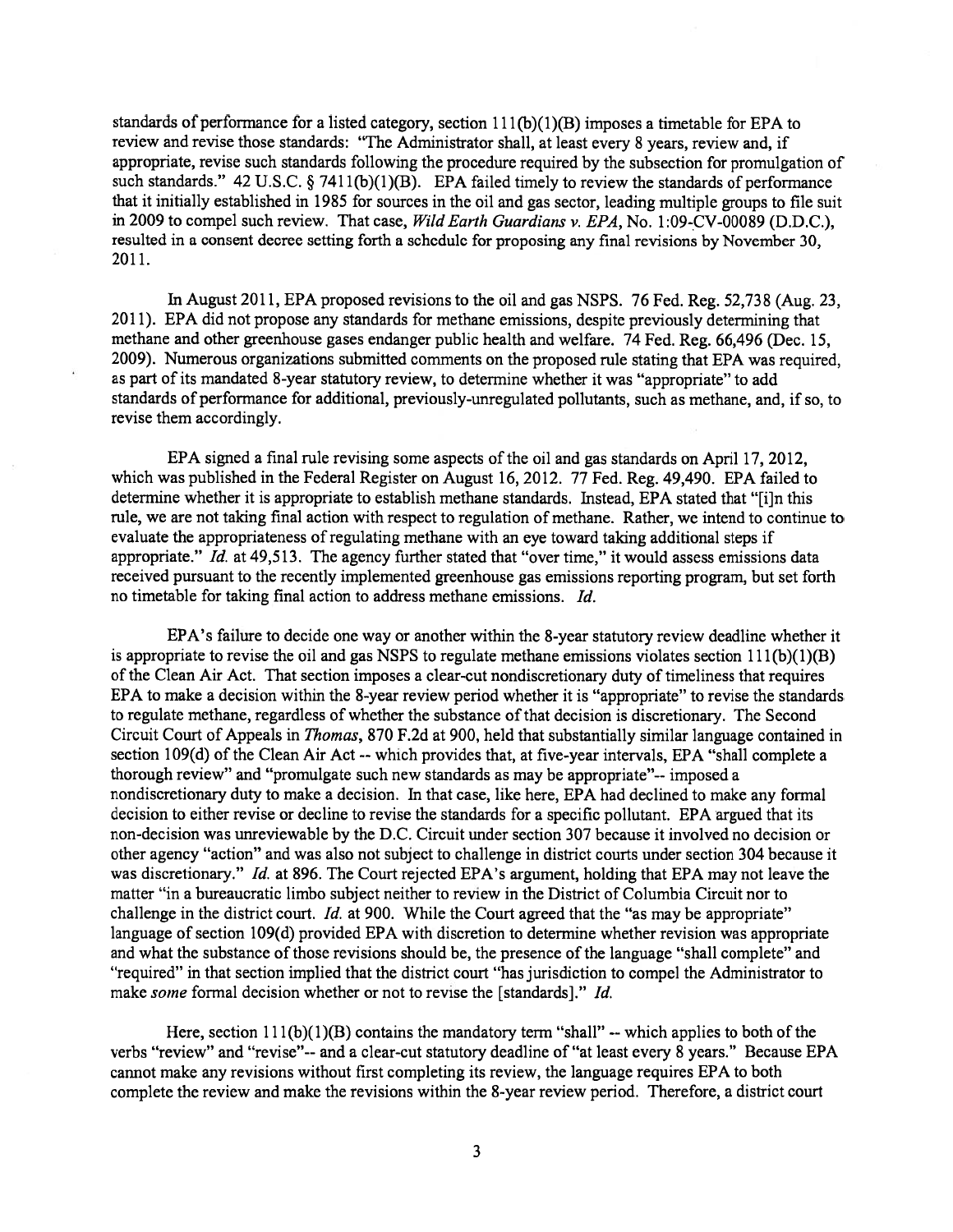has jurisdiction to compel EPA to make a determination one way or another as to whether revision of the oil and gas NSPS is appropriate and to issue any revision it determines is appropriate.

In addition, EPA has <sup>a</sup> mandatory duty to include in its 8-year review new pollutants like methane that it has not previously regulated, but that it has since determined endanger public health and welfare. It would be wholly inconsistent with the mandatory nature of section <sup>111</sup> if EPA could refuse to address, as par<sup>t</sup> of its 8-year review, air pollutants that are emitted by an already-listed source category and that EPA has already determined endanger public health and welfare. Rather, the structure of the Act demonstrates Congress' intent that EPA thoroughly review and revise NSPS for <sup>a</sup> source category at least every 8 years and not limit such review to making changes to existing standards, but instead require EPA to enact more stringent air pollution requirements as circumstances change, as new information becomes available regarding the adverse public health and welfare effects of air pollutants, and as new technologies become available to control emissions of such pollutants. Congress contemplated the 8-year review to encompass EPA's revision of the standards to address other air pollutants, particularly those emitted by <sup>a</sup> source category that, based on current information, are now determined to significantly contribute to that source's endangerment of public health and welfare and/or for which there is demonstrated control technology available. Further, EPA's pas<sup>t</sup> practice confirms that the agency must consider during its 8-year review all of the air pollutants emitted by the source category under review and set NSPS for any of those pollutants that cause or contribute significantly to that source's endangerment of public health and welfare and for which there is demonstrated control technology. See 41 Fed. Reg. 3826-27 (Jan. 26, 1976) (addition of standards for  $SO<sub>2</sub>$  and CO in NSPS for primary aluminum reduction plants); 42 Fed. Reg. 22506-07 (May 3, 1977) (addition of standards for  $NO<sub>X</sub>$ ,  $SO<sub>2</sub>$ , and CO in NSPS for lime manufacturing <sup>p</sup>lants); 49 Fed. Reg. 25,106-07 (June 19, 1984) (addition of standards for PM, CO, and hydrocarbon emissions in NSPS for fossil fuel-fired industrial steam generating units).

EPA failed to act on regulation of methane under section 111 despite possessing extensive information that adding methane standards for oil and gas operations is "appropriate." In prior 8-year reviews of standards of performance under section 111, EPA has consistently applied two criteria in determining whether it is appropriate to include <sup>a</sup> standard for <sup>a</sup> health- and welfare-endangering air pollutant: (i) the extent of the source category's contribution to the emissions of the pollutant, and (ii) the availability of methods to reduce those emissions. See, e.g., 75 Fed. Reg. 54,970 (Sept. 9, 2010) (finalizing new  $NO<sub>x</sub>$  standard for cement plants). Applying these criteria to the oil and gas sector demonstrates that methane standards are appropriate at this time.

First, EPA has recognized that "processes in the Oil and Natural Gas source category emit significant amounts of methane." 76 Fed. Reg. at 52,756/1. Indeed, the proposal stated that the sector's methane emissions are equivalent to more than 328 million metric tons of carbon dioxide per year. Id. at 52,756/2. As <sup>a</sup> result, oil and gas operations are the second largest industrial source of U.S. greenhouse gas emissions, behind only electric power plants. Cf. 74 Fed. Reg.  $16,448, 16,597$  Table VIII-1 (April 10, 2009) (showing 2009 estimates of greenhouse gas emissions from other industrial source categories). As EPA explained in the 2012 final rule, "methane emissions from the oil and gas industry represen<sup>t</sup> about 40 percent of the total methane emissions from all sources and account for about 5 percent of all  $CO<sub>2</sub>e$ [carbon dioxide equivalent] emissions in the United States, with natural gas systems being the single largest contributor to United States anthropogenic methane emissions." 77 Fed. Reg. at 49,535/2. Although EPA projects that the standards adopted in the 2012 final rule for emissions of volatile organic compounds (VOCs) and hazardous air pollutants will have the incidental benefit of also reducing annual methane emissions by about 19 million metric tons  $CO<sub>2</sub>e$ , id. at 49,535/3, the vast majority of methane emissions from this sector will remain uncontrolled.

EPA's failure even to consider directly controlling methane emissions through standards and guidelines resulted in the omission of controls for certain operations that emit large amounts of methane.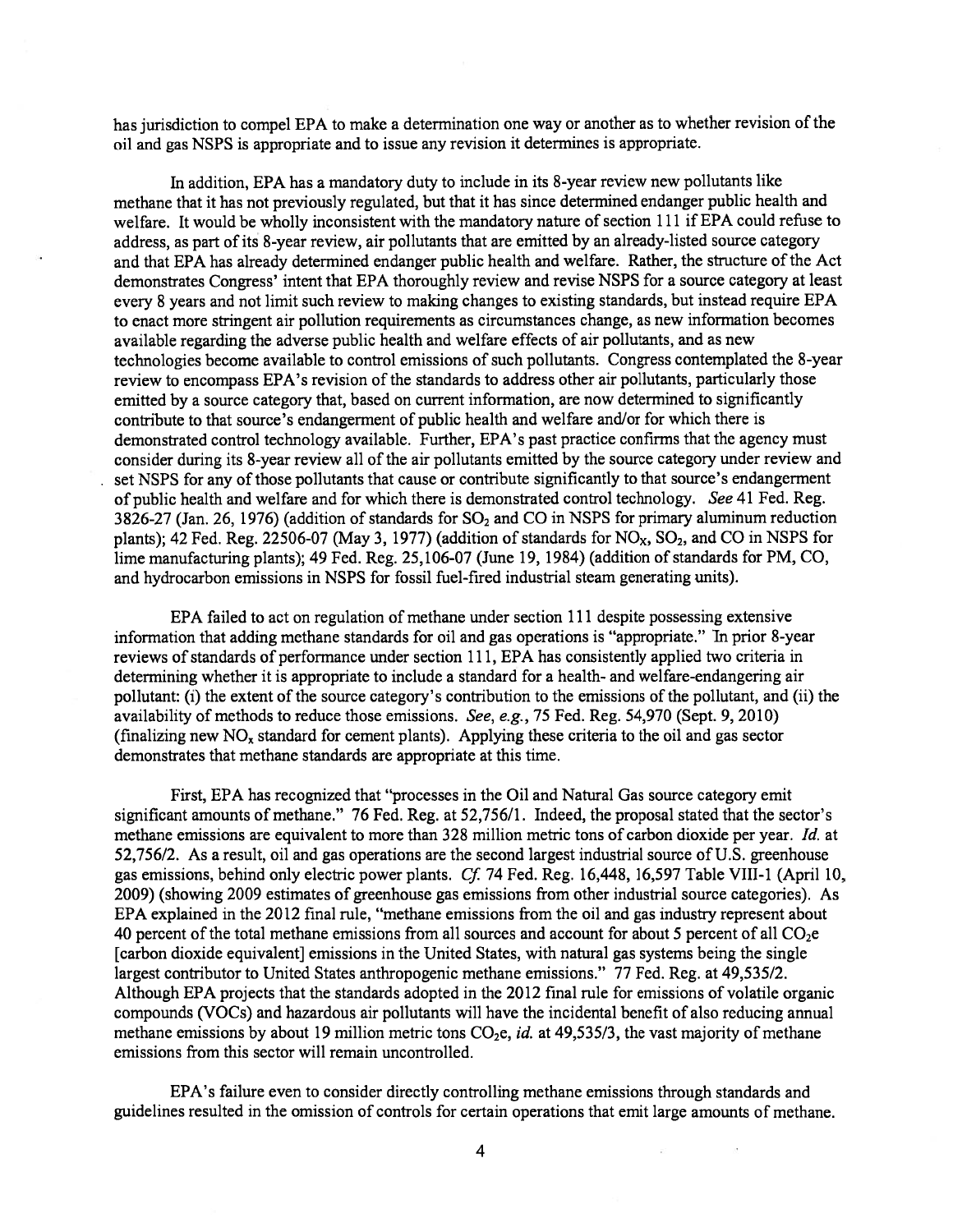For example, EPA declined to establish standards for compressors and pneumatic controllers in the natural gas transmission and distribution segmen<sup>t</sup> asserting that, although this equipment emits large quantities of methane, much of the VOCs already have been removed by the time the natural gas stream reaches these sources. See <sup>77</sup> Fed. Reg. at 49,522-23 (declining to regulate transmission and distribution compressors because of "the relatively low level of VOC emitted from these sources").

Second, there are readily available methods to reduce methane emissions. In fact, the high methane content of these currently uncontrolled emissions means that adopting standards and guidelines that require methane emissions controls would be cost-effective (or even profitable) at many of these additional emission points. In the final rule, EPA recognized the economic value of emissions control measures for oil and gas equipment that lead to the recovery of hydrocarbon products, including methane, "that can be used on-site as fuel or reprocesse<sup>d</sup> within the production process for sale." <sup>77</sup> Fed. Reg. at 49,534/1. Indeed, EPA found that the rule "will result in net annual costs savings of about \$11 million (in 2008 dollars)." Id. By ending the waste of methane at sources of emissions not covered by the standards for VOCs, standards of performance that address methane emissions directly likely would add to the economic benefits of the rule. For instance, although compressors located at a wellhead or in the transmission, storage, and distribution segmen<sup>t</sup> are not covered under the rule, <sup>77</sup> Fed. Reg. at 49,492/2, EPA has determined that the payback period for compressor maintenance activities that reduce methane emissions is <sup>a</sup> mere <sup>1</sup> to 3 months. See EPA, "Reducing Methane Emissions from Compressor Rod Packing Systems" (Oct. 2006) at <sup>1</sup> (indicating payback periods from <sup>1</sup> to 3 months for compressor maintenance activities that reduce methane emissions). In addition, through EPA's voluntary Natural Gas Star Program, EPA has worked with oil and gas companies to identify more than 100 cost-effective technologies and practices to reduce methane emissions from sources of emissions not covered by the rule. See http://www.epa.gov/gasstar/tools/recommended.html.

Section 111(d) of the Clean Air Act also requires EPA to address methane emissions from existing sources, as well as from new and modified facilities. 42 U.S.C.  $\S$  7411(d)(1)(A). The Act requires EPA to establish procedures under which each state submits to the agency <sup>a</sup> plan to adopt, implement, and enforce standards of performance for existing sources for certain pollutants, and to promulgate standards of performance under such plans. *Id.*  $\frac{8}{7411}$ (d). The existing source requirements apply to those pollutants, such as methane, that have not been identified as criteria pollutants or hazardous air pollutants, but that are regulated under the new source performance standards for <sup>a</sup> category of sources. Id.  $\S$  7411(d)(1). Thus, the Act creates a direct connection between the new source standards and those to be developed for existing sources.

EPA's regulations require the agency to publish "emissions guidelines" "which reflect[] the degree of emission reduction achievable through the application of the best system of emission reduction which (taking into account the cost of such reduction) the Administrator has determined has been adequately demonstrated for designated facilities." 40 C.F.R.  $\S$ § 60.21(e), 60.22(a, b). These guidelines are implemented by state agencies who develop and submit to EPA plans to curb emissions of designated pollutants from existing sources. Id. § 60.23(a); 42 U.S.C. § 7411(d)(1). EPA has issued emission guidelines at the same time as new source standards for <sup>a</sup> listed category. See 62 Fed. Reg. 48,348 (Sept. 15, 1997) (standards of performance and emissions guidelines for hospital/medical/infectious waste incinerators); 61 Fed. Reg. 9905 (Mar. 12, 1996) (same for municipal solid waste landfills); 60 Fed. Reg. 65,387 (Dec. 19, 1995) (same for municipal waste combustors).

In sum, EPA has failed to review and update as necessary the existing oil and gas standards. EPA's continuing failure to make <sup>a</sup> final appropriateness determination during its 8-year review and to make the necessary revisions is contrary to section  $111(b)(1)(B)$  of the Clean Air Act. See 42 U.S.C. § 741 l(b)(l)(B). EPA's failure to make an appropriateness determination also has prevented EPA from fulfilling its duty to publish emissions guidelines covering methane emissions from existing facilities in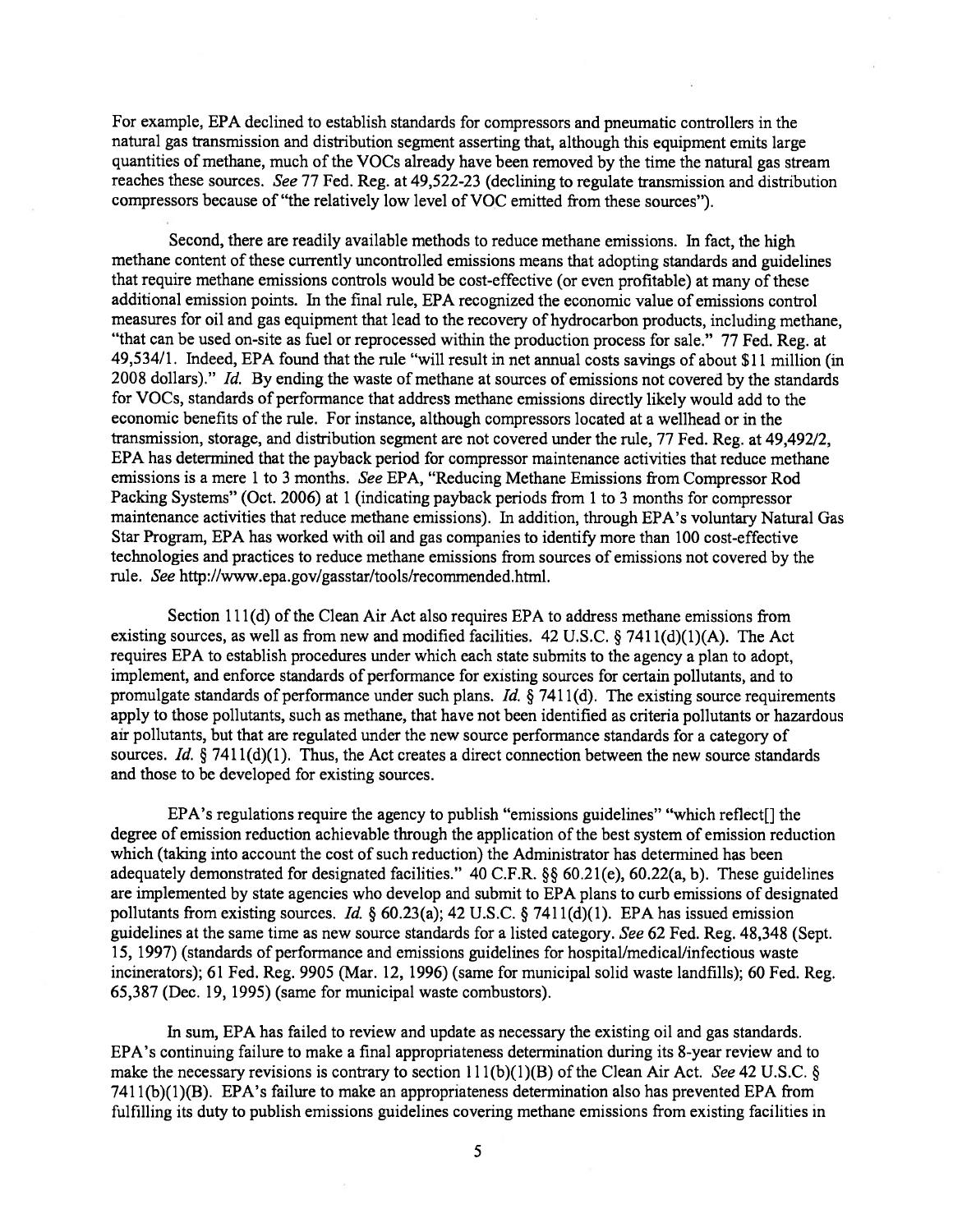the oil and gas sector. EPA's continuing failure to publish these guidelines is contrary to section 111(d) of the Clean Air Act and the regulations implementing that section. See 42 U.S.C. § 7411(d); 40 C.F.R. §  $60.22(a)$ . We are therefore providing notice that, as of 60 days from the date of this letter, we intend to sue you as EPA administrator and EPA for EPA's failure to take these non-discretionary actions.

# III. EPA Has Unreasonably Delayed Determining Whether Standards of Performance for Oil and Gas Operations Are Appropriate and, if so, Establishing Such Standards and Related Emissions Guidelines.

As set forth above, section  $111(b)(1)(B)$  imposes a non-discretionary duty on EPA to review and, if appropriate, revise the NSPS for each category of sources, and section 111(d) and <sup>40</sup> C.F.R. § 60.22(a) impose <sup>a</sup> non-discretionary duty to establish emissions guidelines covering existing sources. Even if those provisions can be read to contain any ambiguity as to the deadline for these mandatory duties, EPA has unreasonably delayed taking action on methane emissions from the oil and gas sector.

EPA has long known the significance of the oil and gas sector's contribution to methane emissions and the availability and cost-effectiveness of measures for reducing those emissions. EPA's knowledge that oil and gas operations are one of the nation's largest methane sources dates to at least 1997, as the agency has published annual sector-by-sector inventories of U.S. greenhouse gas emissions since 1997, covering emissions since 1990.<sup>1</sup> Similarly, EPA has long had ample data on measures for controlling methane emissions. For example, in 2008, EPA explained that because of its experience implementing the agency's Natural Gas STAR Program, <sup>a</sup> voluntary public-private partnership with the oil and gas industry initiated in 1993, "many of [the] technologies and managemen<sup>t</sup> practices" available to control methane emissions from the sector "have been well documented (including information on cost, benefits and reduction potential) and implemented in oil and gas systems throughout the U.S." EPA, Office of Air and Radiation, Technical Support Document for the Advanced Notice of Proposed Rulemaking for Greenhouse Gases; Stationary Sources, Section VII at 30 (June 2008).

EPA has been actively engaged in rulemaking to revise the oil and gas sector standards of performance at least since April 2010, when the agency began sending requests to visit regulated facilities to gather information. See, e.g., Letter from K.C. Hustvedt, EPA, to Tom Monahan, ExxonMobil Production Co. (Apr. 30, 2010) Docket No. EPA—HQ—OAR—2010—0505-0053. In response to the 2009 litigation discussed above, EPA proposed revisions to the standards of performance for oil and gas operations in August 2011. 76 Fed. Reg. at 52,738. However, instead of drawing on the successes of the Natural Gas Star Program to propose <sup>a</sup> course of action, or even soliciting comment on the issue, the agency chose to ignore the problem. The proposal stated only that "[a]lthough this proposed rule does not include standards for regulating [methane emissions], we continue to assess these significant emissions and evaluate appropriate actions for addressing these concerns." Id. at 52,756/2. Multiple parties filed comments in November 2011 objecting to the failure to propose methane standards for this source category. Commenters argued that EPA had abundant evidence that uncontrolled methane emissions from oil and gas operations significantly contribute to atmospheric greenhouse gas pollution, that control measures are available and cost-effective, and that methane standards therefore are appropriate and legally required. See, e.g., Comments of Sierra Club et al. at 74-80 (Nov. 30, 2011) Docket No. EPA-HQ-OAR-2010-0505-4240.

Notwithstanding these comments and the detailed information EPA already had in its possession, the agency has failed to make any appropriateness determination regarding the oil and gas sector's

 $1$  Links to each annual GHG emissions inventory are at

http://www.epa.gov/climatechange/emissions/usgginv archive.html.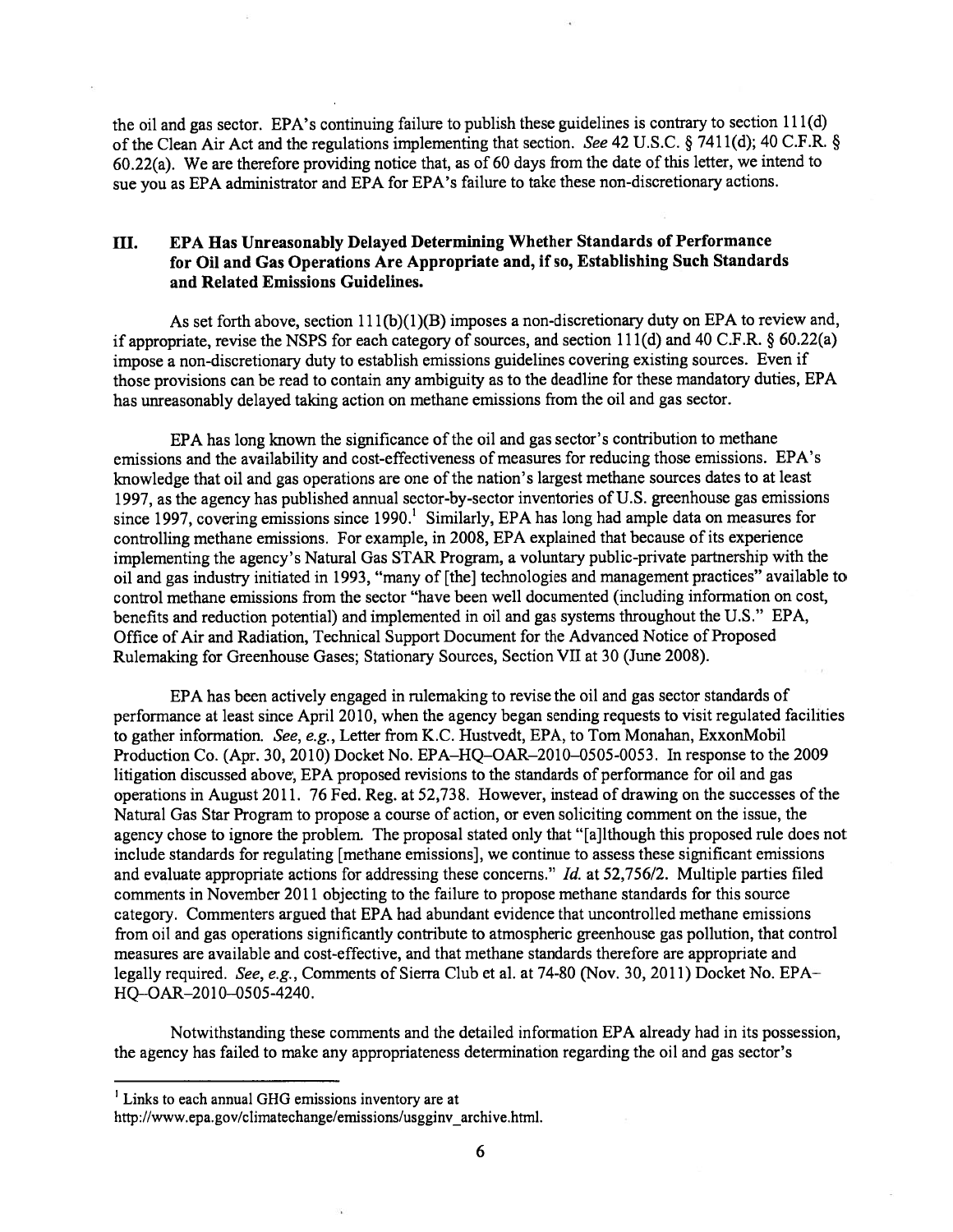methane emissions, or to propose or promulgate performance standards to meet its obligations under section 111(b)(1)(B) of the Act with regard to the oil and gas sector's methane emissions. EPA's failure to complete the rulemaking required under section  $111(b)(1)(B)$  to address methane emissions from new and modified oil and gas operations has also resulted in an unreasonable delay in establishing emissions guidelines for the controlling methane emissions from existing oil and gas sector sources. EPA's unreasonable delay in issuing these guidelines in turn delays both the date by which states must submit <sup>p</sup>lans for the control of methane from existing oil and gas operations, <sup>40</sup> C.F.R. § 60.23(a), and the date by which existing sources must comply with approved pollution control standards, see id. § 60.24(c). Therefore, we are also providing 180-day notice that we intend to sue you as EPA administrator and EPA for EPA's unreasonably delaying final agency action to determine whether standards for methane emissions from oil and gas operations are appropriate, to make the necessary revisions to 40 C.F.R. Part 60, and to issue emissions guidelines for methane emissions from existing oil and gas operations.

#### IV. Conclusion

EPA's acknowledgement that oil and gas operations account for <sup>a</sup> large share of methane emissions points to the urgen<sup>t</sup> need to reduce these emissions. The agency's long experience with control strategies that recover methane emissions from oil and gas operations for productive uses confirms that there are cost-effective measures for this source category that would provide an appropriate basis for establishing <sup>a</sup> standard of performance for methane emissions. But EPA's failure to make progress in deciding whether standards are appropriate demonstrates that litigation may be needed to promp<sup>t</sup> the required agency action. Accordingly, the States of New York, Connecticut, Delaware, Maryland, Rhode Island, and Vermont, and the Commonwealth of Massachusetts, submit this notice of intent to sue for EPA's failure to complete the review of the standards of performance for oil and gas operations as mandated by section  $111(b)(1)(B)$  of the Clean Air Act and for the agency's unreasonable delay in the completion of that action. The States of New York, Connecticut, Delaware, Maryland, Rhode Island, and Vermont, and the Commonwealth of Massachusetts, also give notice of their intent to sue for EPA's failure to complete the emissions guidelines for existing sources required by section 111(d) of the Clean Air Act and EPA's regulations at <sup>40</sup> C.F.R. § 60.22(a) and for the agency's unreasonable delay in the completion of that action.

We are willing to explore any effective means of resolving this matter without the need for litigation. However, if we do not hear from you within the applicable time periods provided in section 304 of the Act, we intend to file suit in United States District Court.

Very truly yours,

ERIC T. SCHNEIDERMAN GEORGE JEPSEN Attorney General Attorney General Attorney General

By:  $//V$   $or$   $440$ 

MORGAN A. COSTELLO MATTHEW I. LEVINE Assistant Attorneys General Assistant Attorneys General Assistant Attorneys General Environmental Protection Bureau Office of the Attorney General The Capitol 55 Elm Street Albany, NY 12224 Hartford, CT 06106 (518) 473-5843 (860) 808-5250

#### FOR THE STATE OF NEW YORK FOR THE STATE OF CONNECTICUT

MICHAEL<sup>1</sup>. MYERS KIMBERLY P. MASSICOTTE